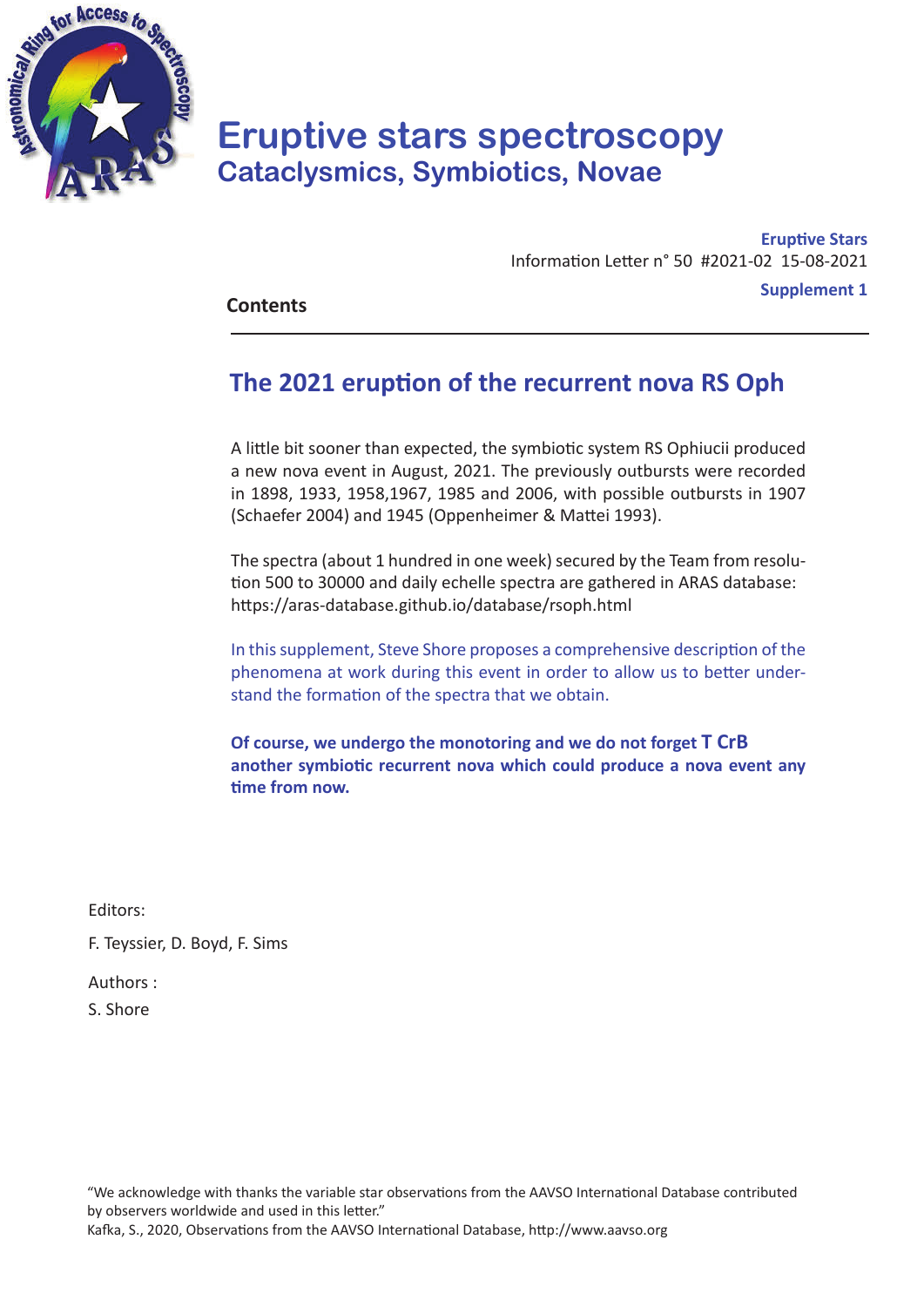### **Yes, this is a nova. And yes, it's an explosion. That's where the similarity with your normal experience ends.**

## **1. Background**

This small group of recurrent novae, what I'll refer to as the symbiotic-like recurrent novae (SyRNe) to distinguish them from *symbiotic novae*, are symbiotics with a difference. While the giant and long period components are almost identical to the classical symbiotics, the mass gainer is not.

In most ssymbiotics, the white dwarf (WD) is relatively low mass, certainly less than 1 M<sub>o</sub>. This says the evolution of the companion went through, at most, helium burning before losing the envelope an exposing the core. Otherwise, as with any degenerate star, the accretion process on the WD is the same and to the same end. The accumulation takes place mainly from the wind of the giant, and, as you know from observations, the resulting hard emission ionizes and excited he gas in the environment.

Hence, except for lines formed in the immediate vicinity of the WD, the emission lines from the symbiotics is exclusively from the ionized region formed within the slow wind of the giant. That these lines don't vary much, or only over relatively long times (months, years) is the signal of the formation process. These lines arise from a stable (or nearly so) equivalent of a dense H II region, like that which you'd find around birthing massive stars. The winds are sufficiently optically thick that the Lyman lines can populate the lower levels of the Paschen and Balmer lines so you have composite profiles: the self absorption of the wind and the emission from the broader, ionized gas from recombination in photoionization balance.

That's the overall picture of the SyRNe when the system is in equilibrium,. Except for the mass of the WD, there is little if anything to distinguish one of these fro any other similar symbiotic. But mass is what makes the difference.

Accretion leads to a nova in these systems *precisely as it does in any close, mass exchanging binary when the critical pressure is reached in the WD envelope*. It happens, because of the previous evolution of the component stars, that the WD is massive, nearly at the upper mass limit for the degenerate component (what you know as the Chandrasekhar limit, although it's not quite that high); suffice it to say that the degenerate gainer is more than 1  $M_{\odot}$  and likely a CO composition, not helium, compact and otherwise accreting from a nonspherical wind. What drives the accretion is actually of little importance except for the amount of material carried toward the WD and the efficiency of the accumulation. If captured gravitationally from the wind, the rate of accretion is strictly limited by the velocity of the wind and the orbital deflection by the binary. If instead, the giant happens to approach or fill its Roche volume, then you can have an analog of classical cataclysmics (except with am orbital period of years to decades instead of minutes to hours). The accretion mechanism is less important than the rate, which determines how long it takes to build up a critical layer that initiates the thermonuclear runaway so familiar from discussions of novae, and that ultimately produces an explosion that ejects a significant part of the accreted gas.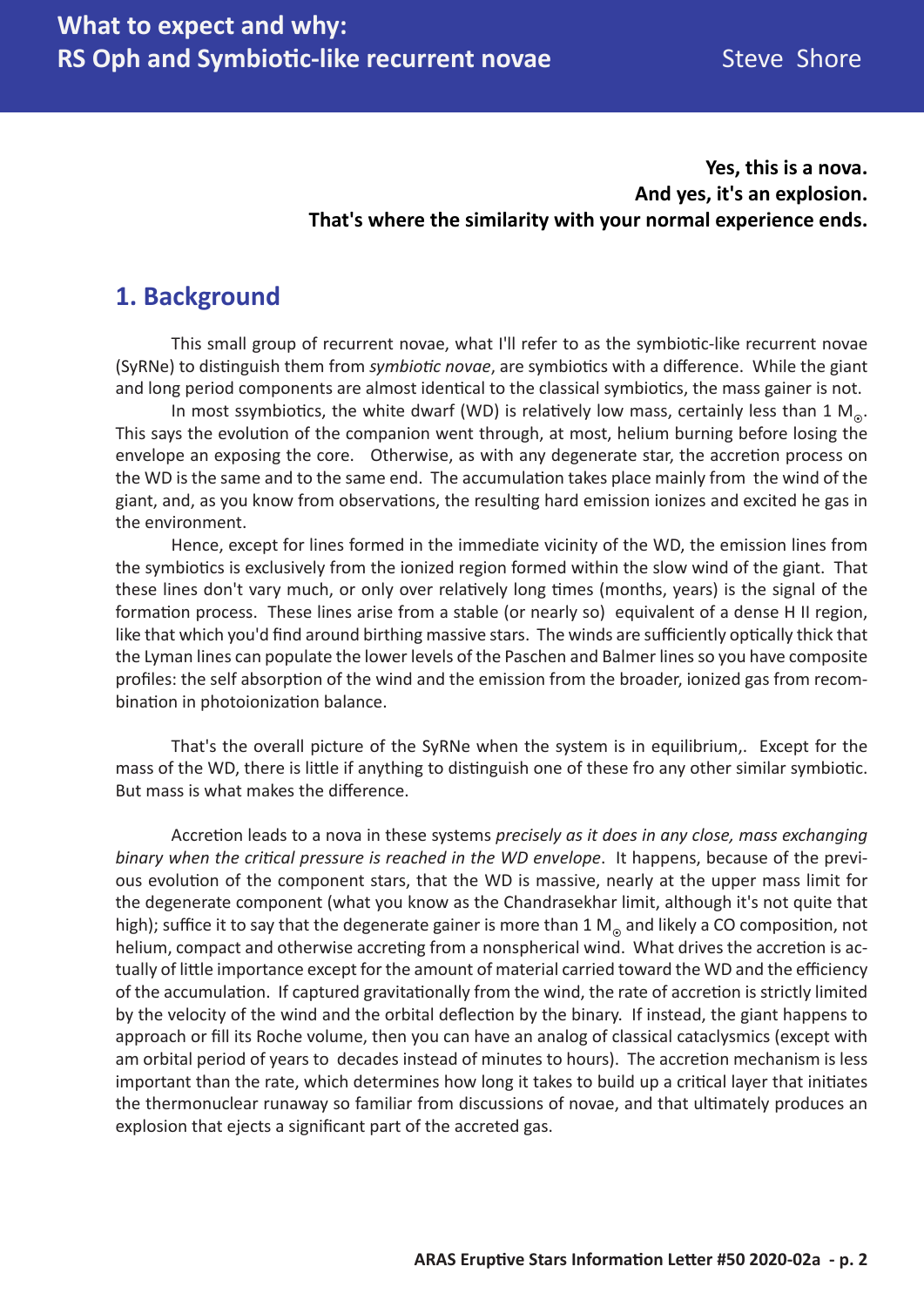

Model for the nova event in RS Oph

So far, except for the details of the components, there's virtually nothing that distinguishes these novae. As recurrents, it puts them on the massive end, and as massive it puts constraints on the system's previous lifetime, but that's about all. What's different here is that all of your experience interpreting the resulting spectrum and understanding the dynamics and energetics of the ejecta go out the window.

Classical systems are isolated and clean. While there certainly remains circumstellar gas from windy phases of the cataclysmic system and previous ejecta (e.g., the garbage remaining around some rapid recurrents) these play little role in the energetics. A flash photoionizing pulse from the start of the TNR or the envelope expansion is possible, this has been discussed by Munari and others as a flash that the recombines (you'v seen this in several recent novae, a narrow component that appears in the first days and then disappears, having far lower velocity width than the main ejecta lines). The densities are low for this circmstellar gas and it is rather far away, the timescale for its first appearance is the light travel time and that's usually days or even longer. It's completely different here so let me explain.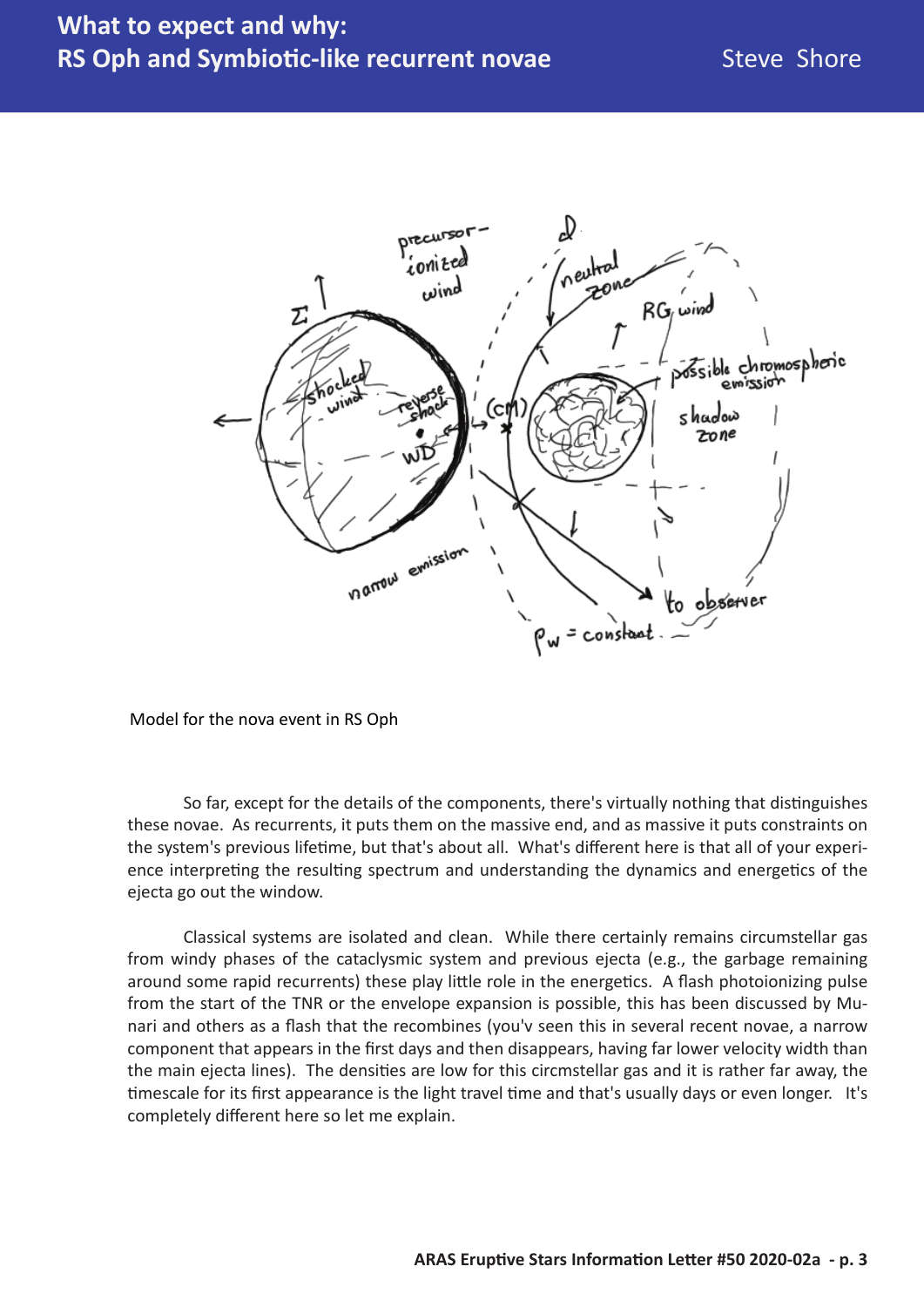### **2. The shock and its effect**

I'm going to take a very biased foundation but there's little changed if you talk about multiple ejections or even winds but that's no matter here. What is important is that spectral formation in freely expanding ejecta of classical novae (CNe) depends only on the irradiation of the gas by the central source, aside from any internal shocks because of the range of velocities of individual fragments imposed at the time of the explosion. The highest velocity material is also at greatest distance and lowest density, although the details are not important for the main differences. This front gas is actually invisible very rapidly, as soon as it turns optically thin (which also has to do with the passage out of the Fecurtain phase with all of the recombination wave effects you know from the early and visible maximum photometric intervals).

The acceleration of the absorption lines is due to the advance of the recombination as the curtain grows and there can be oscillations in line profiles and velocities if the central source should vary, as we know from e.g., ASASSN 17hx.

The alternations are actually the demonstration of free expansion and a clean environment. When the ejecta become sufficiently transparent and low density, recombination is inhibited and if the central ionization turns off or drops, the ionization state of the gas is permanently frozen in whatever condition the last irradiation produced (this is the ``frozen-out'' state, which can persist almost forever

if the densities are low enough). The expansion is controlling how the ambient density drops so if the central source is off the recombinations become progressively slower. If any ion has a longer recombination time to a lower ion than the timescale for the ambient density to decrease, then the recombination is expansion controlled and the ionization state freezes out with the emission line intensity gently falling but never reaching zero. This is neither collisionally nor photo-ionized and very far from equilibrium but it's the eventual state of the ejecta.

Not so for the SyRNe.

The ejecta are a piston slamming into a background whose density is comparable to that of the ejecta themselves. This means the ejecta are actually their own heating mechanism. Compression at the front, which depends on the state of the wind gas, raises the pressure and density, hence the temperature, of the post-shocked gas to a fair fraction of the kinetic energy per unit mass of the ejecta.

For CNe, we know the ejection velocities are at least a few 1000 km/s, so if that is a sort of lower limit for these shocks they have a Mach number of at least tens to about 100 and the temperatures can reach 10-100 MK. At such temperatures, the gas is a very (!) poor radiator (think of what lines might be available to cool this) and the expansion is essentially adiabatic. That doesn't mean there isn't a luminous source, just that it's not as efficient as for classical novae.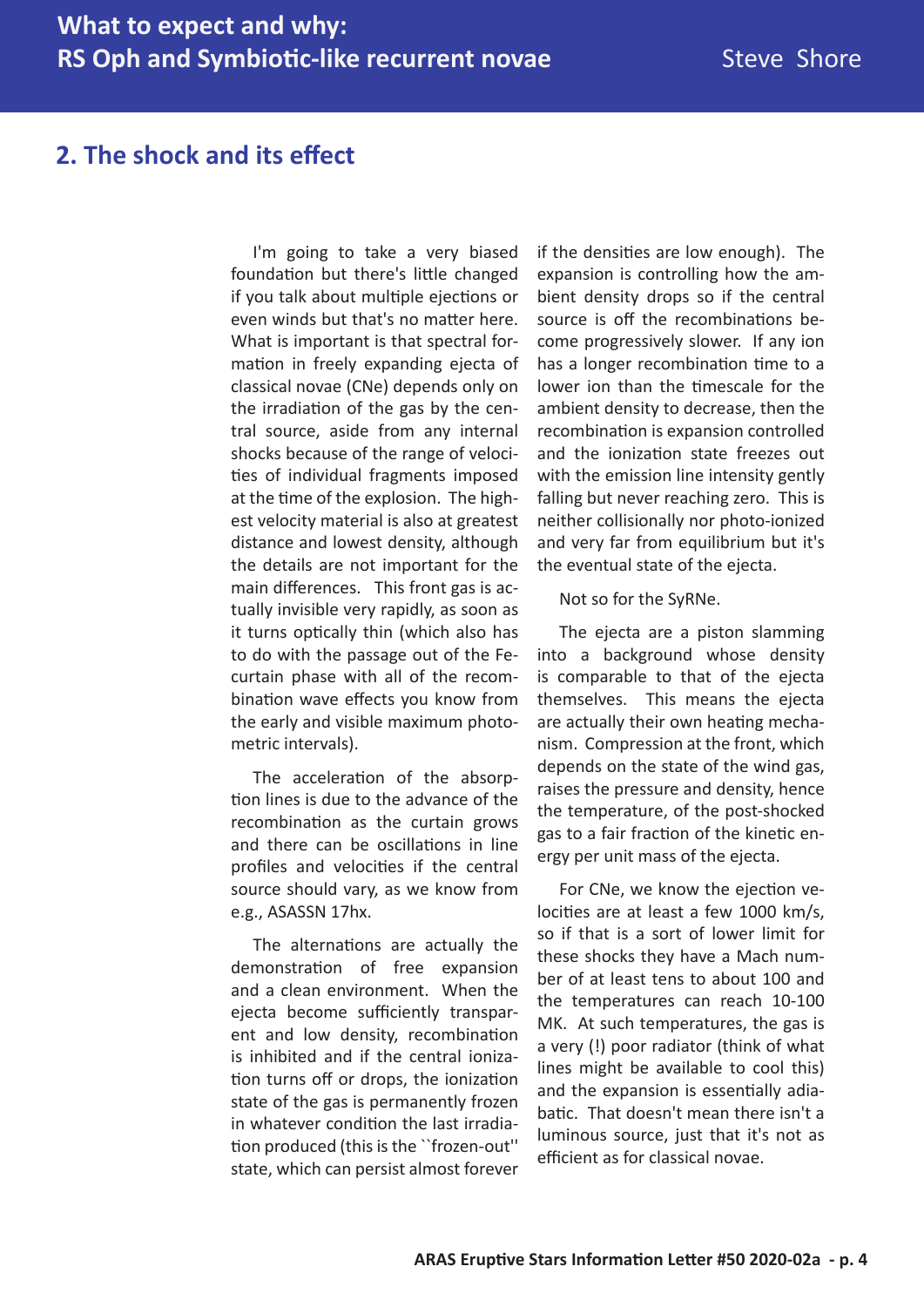This is the most important difference I can emphasize:

*You only see the part of a flow or ejecta or remnant that can radiate in your bandpass and the spectrum displays only those states that have transitions in your spectral window. If the lines can't form you don't see them.*

If the gas reaches so high a temperature that the only emission in the optical and IR band from the post-shocked gas is continuum, that's all you'll see. So to talk about the acceleration or deceleration of the shock is a very complicated affair. In the compression zone, the Balmer and He I lines can show a terminal velocity at the shock itself, much as you would see from simple compression in a nuclear blast. The emission line would, on the other hand, arise from the whole cooling volume, until the gas is in free expansion there is too much heating for the emission lines to dominate the energy losses. In free expansion, ejecta of CN undergo recombination. Here that isn't possible, there's a massive, hot bubble left within the wind that's being excavated by the expanding piston.

More to the point, this whole environment resembles a thermonuclear atmospheric test. I urge you to watch and carefully study the films of atmospheric and surface thermonuclear tests from the 1950s, especially the Castle Bravo blast. Unlike the explosions in space, where individual fragments form from instabilities at the front, the expanding shock front here is a material front but not necessarily the same as the ejecta. That's an essential distinction from the CNe - here the shock is a compression zone and visible - always - as long as there are

sources against which it can absorb. The Lyman continuum and lines are collisionally populated, 10 or 11 eV is nothing for these ejecta in the collision portion of the front, and that produces the absorption on the Balmer and higher line series.

But there's another feedback from this event: the hot gas, which is a strong X-ray and UV emitter, is not impeded by the shock front itself and the expanding bubble irradiates the wind ahead of the shock. This is not the same as the flash effect of an initial breakout or similar event. It continues for as long as the ejecta are plowing through the wind and only ceases when the density has fallen sufficiently, and its velocity sufficiently reduced, that the shocked gas no longer dominates the ionization state of the wind.

Additionally, during this stage, as the ejecta are clearing out the cavity of the wind and also changing the ionization, the supersoft source from the continued nuclear burning on the WD appears and adds to the ionization balance.

In previous RS Oph outbursts, this turned off around the same time as shock ``breakout'' but that may be fortuitous. Regardless, the gas then recombines in the red giant wind, as known from the later time analyses of V407 Cyg, and the structure of the wind, shadow zones (yes, there is a giant in the way and a part of the circumstellar gas is actually shadowed), accretion wake, and continued mass loss eventually relax to the pre-outburst state. That takes some time and since the systems are wide there can even be hight travel time effects (as seen in the ionization of the environment around SN 1987A).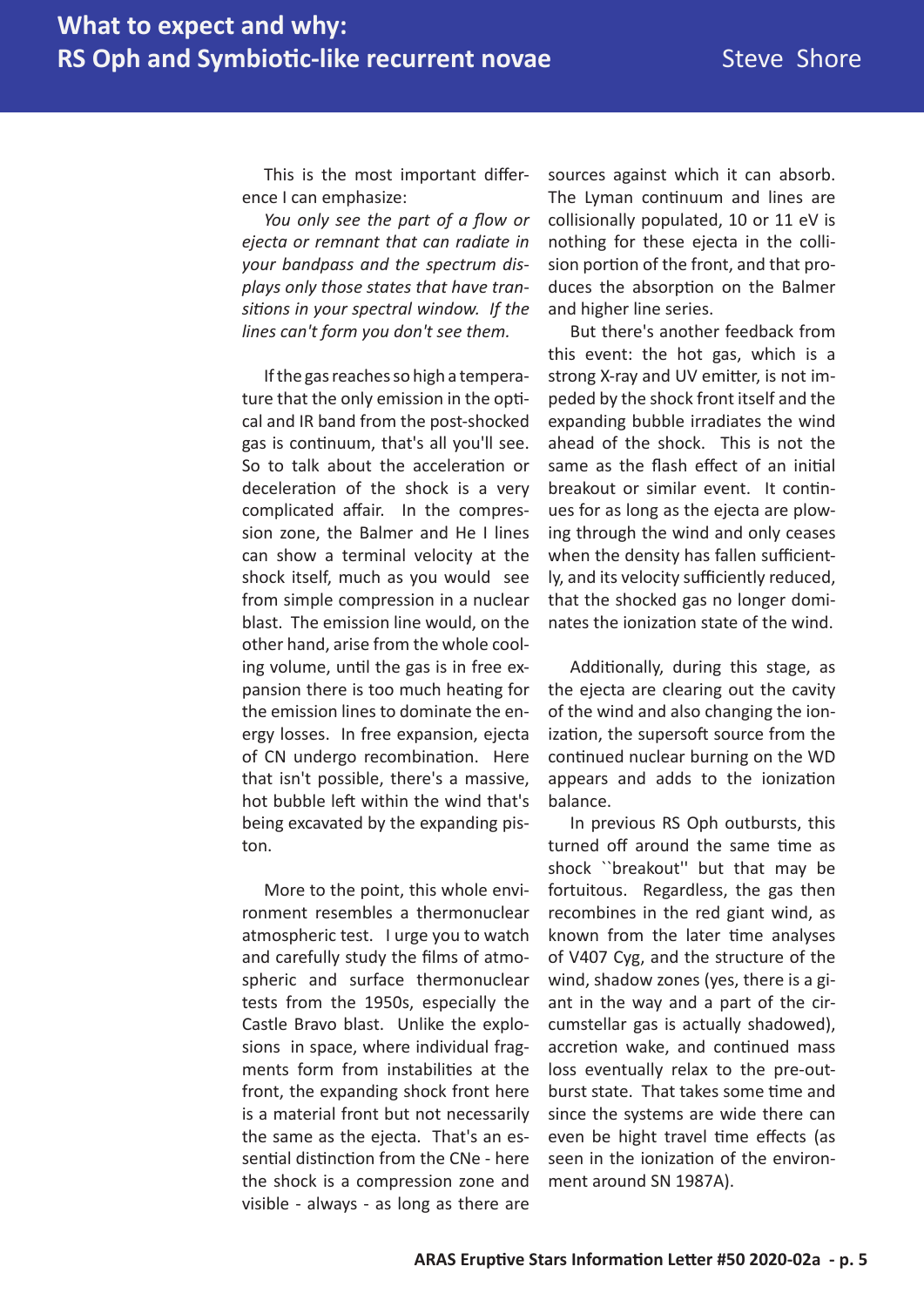## **3. Extending your worldview: dirty environments and photo-processing**

There are two more essential differences between these systems and Classical Novae. T

> T*he mass of the ejecta is not constant*, matter overtaken by the shock is accelerates and incorporated within the gas, so both the mass of the emitting gas (what you see) and its composition change in traverse of the wind. Nothing like this happens in classical novae! If the giant has anything like solar composition, within about a week (for RS Oph) the ejecta have accelerated and accumulated about their original mass and the abundances have been altered.

> The absorption lines you have from the wind seen against the ejecta and WD, and the pre-outburst spectra of the system, are superb constraints on the composition of the gas accreted onto the WD but tell you little about the nucleosynthesis because of this contamination.

> The same holds for the emission lines. As the precursor - the ionization front driven by the hard post-shocked gas emission - advances through the wind, absorption lines flip over into emission and you can see this march of the front over time.

> Then, after the end of the event, you will see the absorption lines reappear as the wind repairs itself once the source is turned off. This is the second essential difference: when lines disappear during this early stage it may *inot* be from recombination - the ionization is powered and increasing as long as the shock expands.

Thus, although you had He I and Fe II and so on during the first stages of the expansion, their disappearance can also mean that you have passed He II and are not yet recombining.

For instance, at the start there were very strong P Cyg profiles from the wind. Those weakened from Aug. 8 through Aug.13 and disappeared by Aug 14. The ions do not have to have recombined, instead you have ionized all of the Fe<sup>+</sup> the same for most of the species you'd expect to see here, e.g., Si II 6347 Å etc.

The O I transitions are especially interesting since they are from gas at higher density and possibly ionized; there was no Na I emission this time in the RS Oph spectra. It will be interesting to follow the components on Na I to see how they change in the next weeks, the same for any of the Ca II H & K lines. Collisional excitation and ionization, far from equilibrium (hence, *not coronal conditions*) will dominate much of the line formation from the shock and the precursor will be traceable by the forbidden lines from Fe II and other low ionization species, and especially from their line profiles.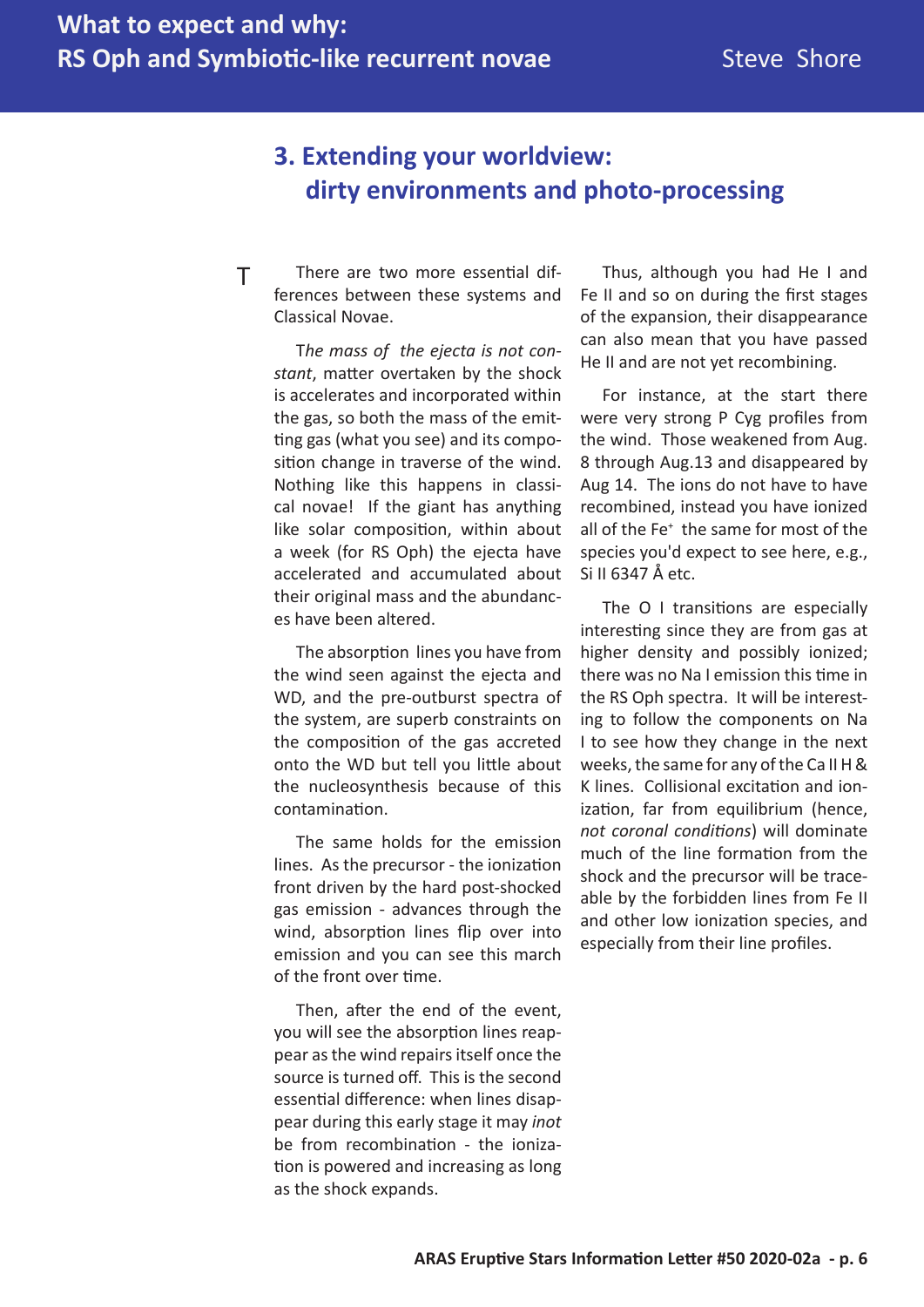So what you have in all of your data are multiple regions

So what you have in all of your data are multiple regions, very distinct in their signatures but all mixed together in space and velocity.

The shock is the main driver and why these are essential for understanding a related but different event: the expansion of a supernova remnant in a molecular cloud and the shockproduced very high energy emission from GeV and higher energy electrons and protons. In effect, in miniature, RS Oph replicates the events thought to seed the Galactic pool of cosmic rays. The accelerated electrons radiate synchrotron, it's inevitable that some (even weak) magnetism is imbedded in the red giant wind<sup>1</sup>.

Never forget that the giant is ``red'', hence possessed of a deep convective envelope.

Even if not so organized as to show surface spot activity, and it doesn't appear that these systems do, the weak fields will nonetheless be compressed and amplified and the tangles will trap electrons as they diffuse away from the shock. Even if only modestly accelerated, they will produce nonthermal emission.

The detection, from V407 Cyg on, of strong  $\gamma$ -ray emission (at MeV) and now at GeV from H.E.S.S., shows the promise of these ``really good novae'' (to quote the Sidney Harris cartoon so beloved of Starrfield) to break open the ambiguity of the acceleration mechanism responsible for the *Fermi* high energy continuum emission in the interstellar medium.

But that is for the next instalment.

 $1$  1Never forget that the giant is "red", hence possessed of a deep convective envelope. Even if not so organized as to sow surface spot activity, and it doesn't appear that these systems do, the weak elds will nonetheless be compressed and amplied and the tangles will trap electrons as they diuse away from the shock.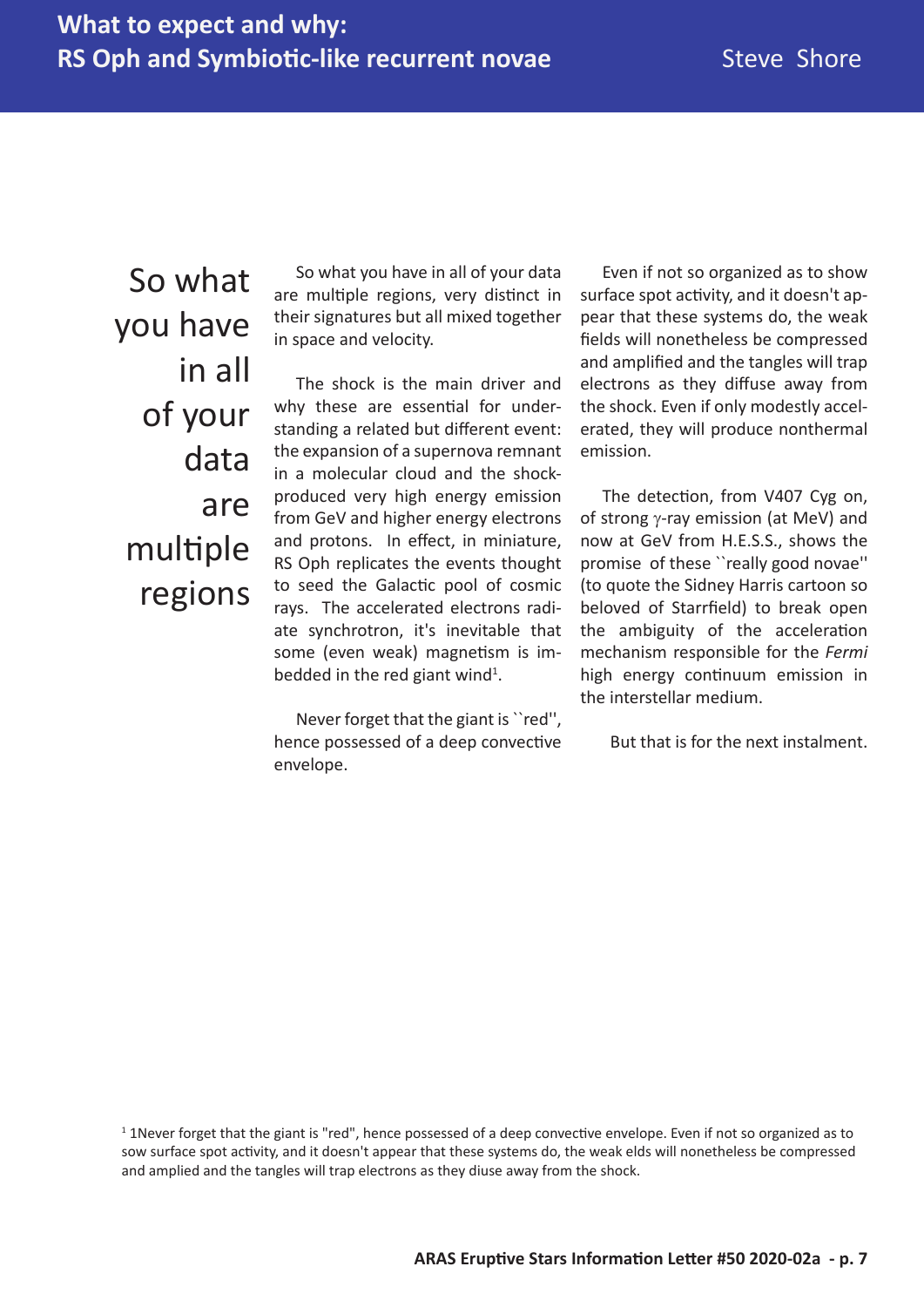# **Eruptive stars spectroscopy ARAS DataBase**

### **ARAS Spectral Database: Submitting and using spectra**

#### **ARAS Spectral Database:**

http://www.astrosurf.com/aras/Aras\_DataBase/DataBase.htm

The ARAS Spectral Database is the result of the commitment of many observers who voluntarily make a substantial investment of their time and money to carefully acquire, process and share their spectra.

#### **Submitting data to the database**

While a basic validation check of submitted spectra is carried out prior to adding them to the database, it is primarily the responsibility of those submitting data to verify the quality of their spectra.

Detailed instructions on how to process and submit spectra to the database are given here: Link to instructions (*in construction*)

Conditions for use of the data are described below. By submitting data to the database, observers acknowledge and accept these conditions of use. Ownership of data in the database remains with the observer.

#### **Conditions for use of data from the database**

This is an open database and in order that we can maintain this status, we expect those who make use of spectra from the database to abide by the following conditions:

1. The ARAS Spectral Database must be acknowledged in all publications which make use of spectra from the database by reference to the following publication: http://articles.adsabs.harvard.edu/pdf/2019CoSka..49..217

2. Reference to the database should use the following link: http://www.astrosurf.com/aras/Aras\_DataBase/DataBase.htm

3. The names of observers whose spectra are used in the analysis must be included in the Acknowledgements section of the publication.

4. If the publication includes, or is linked to, a table of observations, it is strongly encouraged that this should include the names of the observers.

5. It is the responsibility of the lead author to consider including observers as co-authors if they believe their observations have made a substantial contribution to the analysis.

6. Authors are strongly recommended to inform the ARAS Team via the following email address prior to any publication using spectra from the database to confirm the Acknowledgement is compliant with the conditions of use: francoismathieu.teyssier@gmail.com

François Teyssier (FR), David Boyd (UK), Forrest Sims (US)